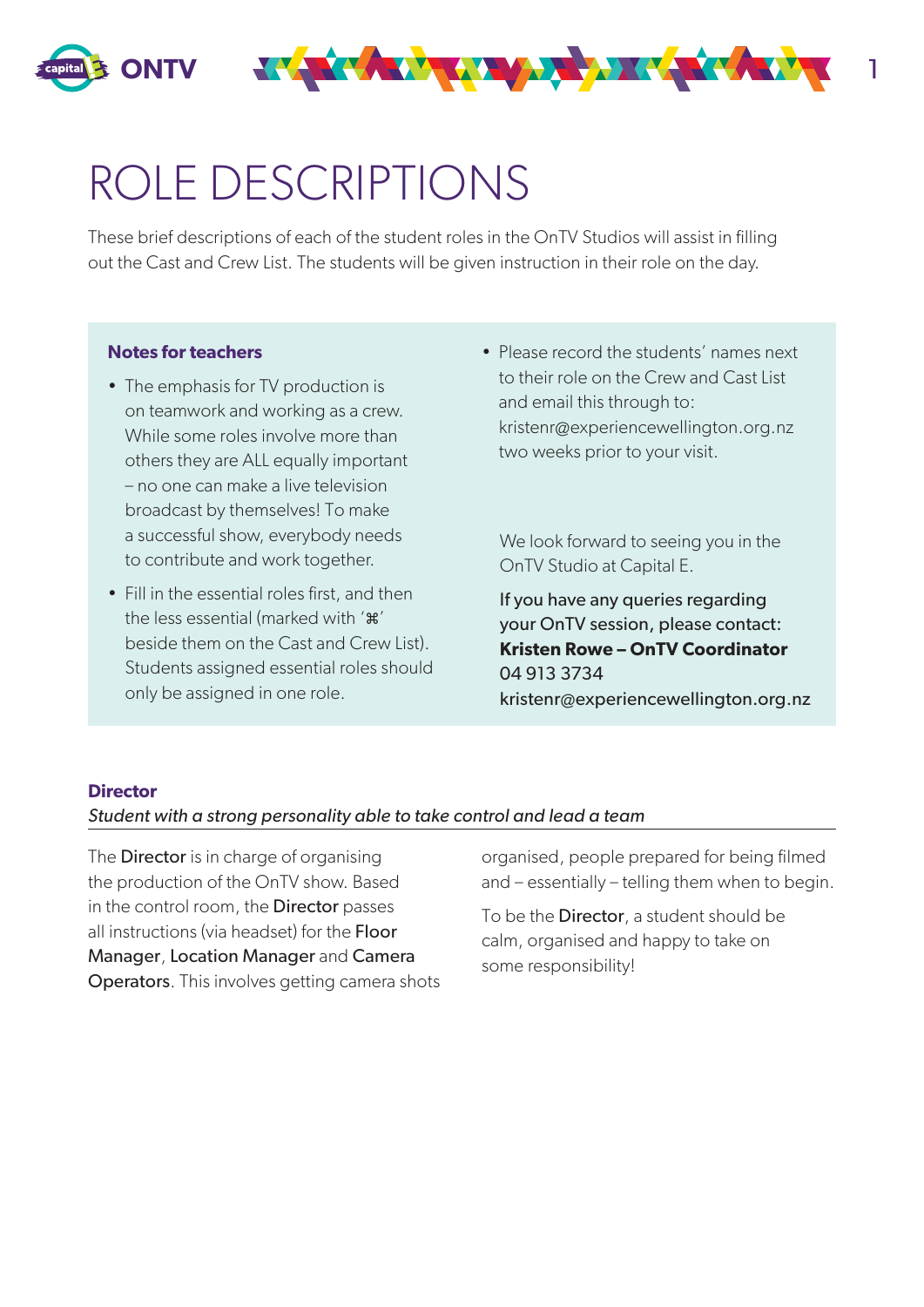



## **Presenters – Reporters – Interviewees**

*Students with strong, confident personalities; good readers are recommended*

These students need to be outgoing and confident as well as being strong readers and speakers. There are two studio News Presenters, one or two studio Weather Presenters, two to four Location Reporters, two to eight Interviewees.

News Presenters need to be confident readers, as they will be reading their stories live from the Autocue. If a student struggles to read fluently, this will be seen on-air, which may be uncomfortable for them. The News Presenters are the on-screen glue that holds the show together, so personality and confidence is a plus!

The Weather Presenters can work closely together to share the performance duties of delivering the script and pointing to the appropriate place on the green-screen map of New Zealand.

Location Reporters will work with whoever they are interviewing to come up a series of interesting questions and answers. Level 3 or 'open' questions (ie questions that have an array of possible answers) make for the most interesting interviews – as does listening and responding to the answers given.

Interviewees have the most opportunity to 'act' as different characters, depending on who they are portraying. A sense of dramatic delivery and performance is desirable.

The Stock Market Reporter is an additional front-of-camera role, and requires the **Reporter** to deliver the business news.

# **Graphic Artists**

# *Students with good artistic and time management skills*

Students who are artistic and like drawing/ creating will enjoy this role. Each show requires an opening logo (featuring the title of the show) to begin the broadcast, and onscreen graphics to introduce the presenters

and reporters. The Graphic Artist requires computer skills and visual flair. Their job needs to be completed before the recording of the show, so good time management is essential.

### **Floor Manager – Location Manager**

*Students must have good time management, organisation and leadership skills*

The Floor Manager and Location Manager are the **Director's** point of contact with everyone else on the main studio floor and the location set, respectively.

They receive instructions through headsets from the **Director**, which need to be relayed to the relevant people. This includes getting people organised for upcoming scenes

during practice time and the recording of the show, as well as and cueing presenters/ reporters to start.

Students in these roles need to be good at listening to and following instructions from the control room, and should have the confidence to assert themselves when necessary.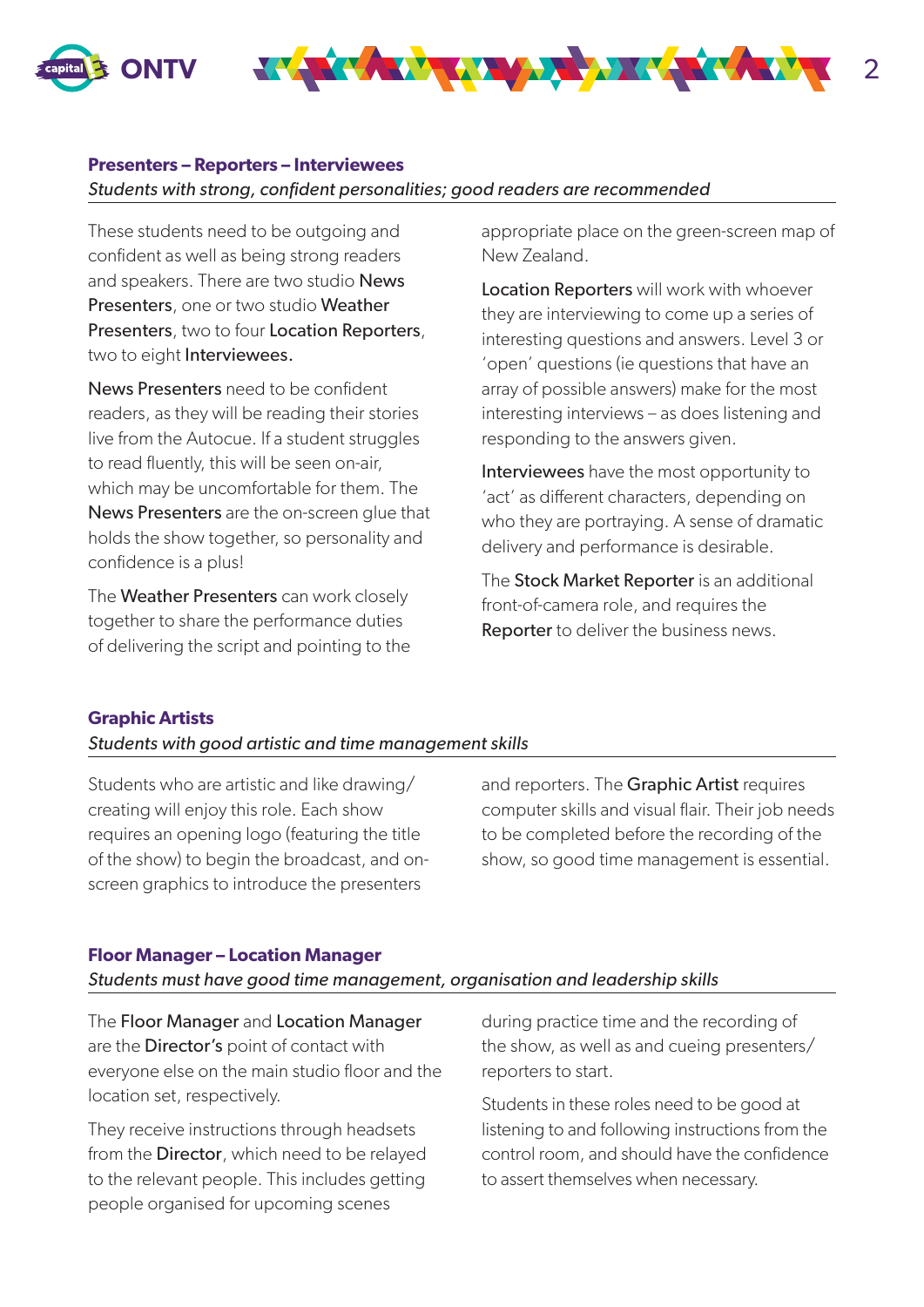



# **Vision Mixer**

*Student with the confidence to use technical equipment and has a long concentration span*

The Vision Mixer controls what we see, making sure we are looking at the right camera at the right point in the show. The Vision Mixer is based in the control room and works closely with the **Director**. They must have the ability to follow the script, listen to instructions and have the confidence to try something new.

## **Sound Operator**

# *Student with the confidence to use technical equipment and has a long concentration span*

The **Sound Operator** controls all the microphones around the studio. During rehearsals and filming, the Sound Operator ensures we are hearing the right microphone at the right time through the sound-desk. This role requires good concentration and a good ear for volume!

# **Sound Designer**

| Creative students with the confidence to use technical equipment and good |
|---------------------------------------------------------------------------|
| time-management skills                                                    |

The **Sound Designer** works in the control room and creates soundtracks and sound

effects to be played down during the show at the appropriate moments.

# **Technical Producer**

*Student with good ICT and concentration skills*

The Technical Producer works in the control room and is in charge of organising and playing all of the prepared media for the show, including: the opening logo, green-screen backgrounds, weather, and closing credits.

The Technical Producer needs to be on the ball and keep up with what's going on!

### **Autocue Operator**

*Students with good written language skills, long concentration span and good time-management skills*

The **Autocue Operator** has an essential role in the running of the show, working closely with the News Presenters and the Weather team and providing the script for them to read off the camera. They must all practice together to find

the appropriate pace for the presenters to read comfortably, and during the show concentrate carefully, listening to what the presenters are saying and keeping up with them.